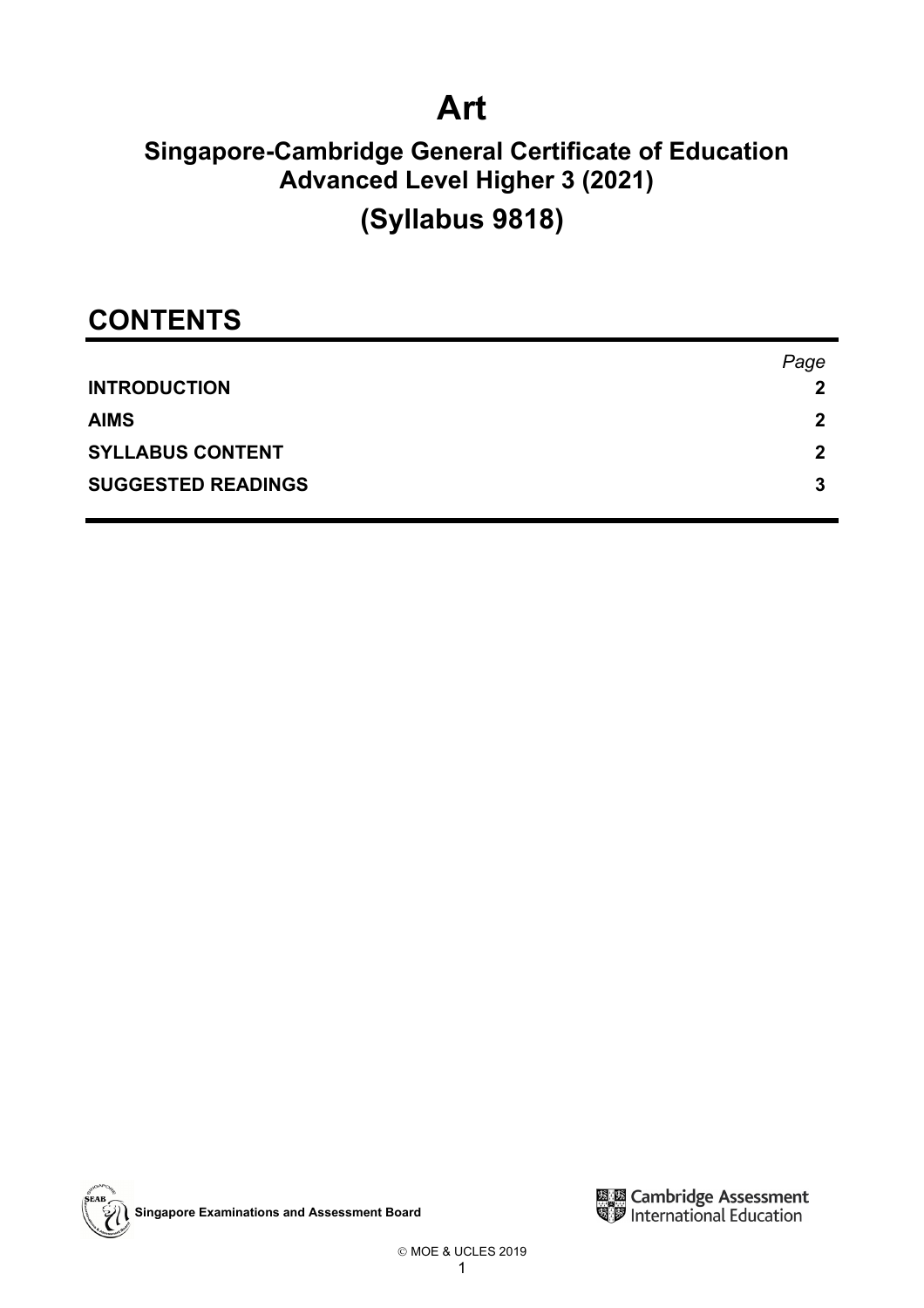### **INTRODUCTION**

The Higher 3 (H3) Level Art syllabus complements the Higher 2 (H2) Level Art syllabus by providing students who have exceptional interest and ability with opportunities to be engaged in the Theory of Art. The H3 Level Art syllabus enhances the competencies acquired in the H2 Level and further challenges students to think beyond the making and appreciation of Art. It engages students in theoretical and critical discourses of Art in the way it is perceived, defined and practiced. The H3 Level Art syllabus lays a foundation for academic engagement in Art at the tertiary level.

### **AIMS**

The aims of the syllabus are to:

- nurture an informed understanding and appreciation of the purpose of Art in society and culture
- foster critical inquiry and independent thought
- lay a foundation for the academic pursuit of Art at tertiary level
- cultivate a life-long passion for the visual arts and a strong disposition for aesthetic valuing and criticism.

### **SYLLABUS CONTENT**

The Theory of Art introduces students to the theoretical frameworks that govern the perception and practice of Art and cultivates intellectual discipline and critical thinking. Students become acquainted with different ideas and perspectives through recommended readings and class discussions. They will acquire methodologies of inquiry and analysis to formulate independent opinions regarding the definition of Art and its role in society.

The syllabus content is organised under two broad topics – 'What is Art?' and 'How is Art Relevant to Contemporary Society?' These topics facilitate student investigation of Art and explore its significance and function in our lives.

### **What is Art?**

Students are introduced to key writings that deal with the definition of Art. They will explore key theoretical frameworks on the purpose/purposes of Art, namely that of Imitation, Expression and the Representation of Form from both Eastern and Western perspectives. The readings challenge students to question the premises that define and validate Art and its practice.

#### Sub-topics:

- Introduction to Theories on Imitation, Expression and the Representation of Form
- Art Theory of Eastern Culture

#### **How is Art Relevant to Contemporary Society?**

Students will examine the role of Art in relation to the development of contemporary society. They will review the influence of Art on contemporary culture and the mass media.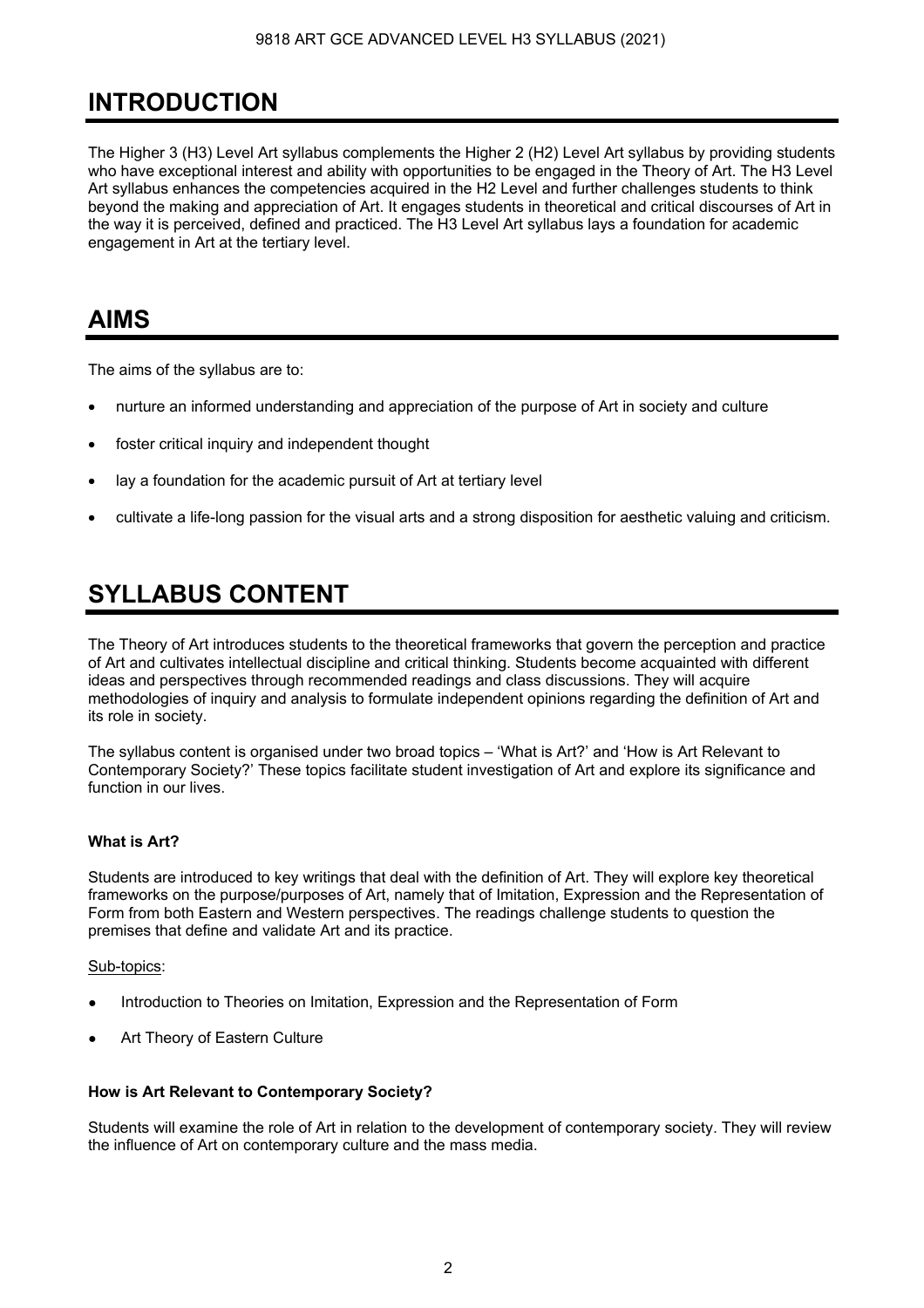#### 9818 ART GCE ADVANCED LEVEL H3 SYLLABUS (2021)

#### Sub-topics:

- The Arts and the Mass Media
- Art and Culture
- The Role of Patronage and the Status of the Artist

### **SUGGESTED READINGS**

- **Introduction to Theories on Imitation, Expression and the Representation of Form**
	- 1. Sheppard, A (1987). *Aesthetics: An Introduction to the Philosophy of Art.* Oxford University Press.
	- 2. Berger, J (1995). *Ways of Seeing.* Penguin.
	- 3. Tolstoy, L (1995). *What is Art?* Penguin.

### **Art Theory of Eastern Culture**

- 1. O'Riley, M K (2001). *Art Beyond the West.* Calmann & King Ltd.
- 2. Thorp, R L & Vinograd, R E (2001). *Chinese Art and Culture.* Harry N. Abrams.
- 3. Li Zehou (trans. by Song Lizeng) (1994). *The Path of Beauty.* Oxford University Press.
- 4. Irwin, R (1997). *Islamic Art in Context.* Prentice Hall.
- 5. Masahiro, U & Toshiko, R (eds). (1997). *The Birth of Modern Art in Southeast Asia: Artists and Movements.* Fukuoka Art Museum.

### ● **The Arts and the Mass Media**

1. Walker, J (2001). *Art in the Age of Mass Media (3rd Ed.).* Pluto Press.

### ● **Art and Culture**

- 1. Read, H (1963). *To Hell with Culture: & Other Essays on Art & Society.* Schocken Books.
- 2. Heywood, I (1998). *Social Theories of Art.* New York University Press.

### • **The Role of Patronage and the Status of the Artist**

1. Chipp, W H (1989). *The Theories of Modern Art.* University of California Press.